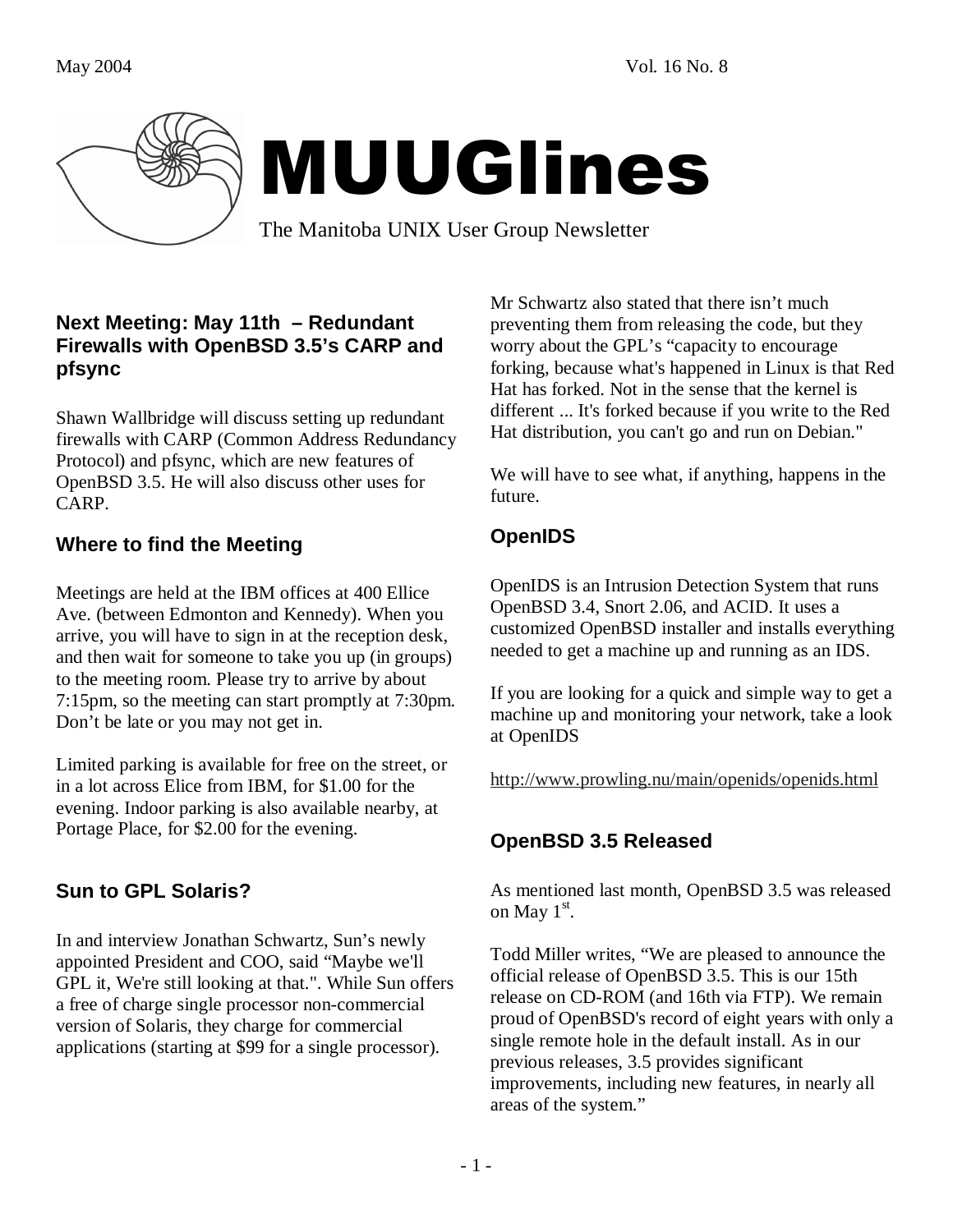#### **mdbtools v0.5**

If you have recently moved from Windows to Unix, you may have lots of data in proprietary formats such as MS Word, Excel, Access, etc. While OpenOffice can help out with Word and Excel documents, MS Access is a bit more difficult.

I stumbled onto mdbtools while searching for the database files on my FreeBSD 4.8 machine and it was listed in the ports tree. After some quick reading, I decided to install it.

Since I am lazy and v0.4 is in the ports tree on FreeBSD 4.8, I decided not to bother with the current version and just changed into the proper directory

/usr/ports/databases/mdbtools

and ran 'make install' which downloaded mdbtools (and any dependencies) and compiled and installed them.

Once that was done, I started poking around. mdbtools comes with a bunch of utilities for dealing with MS Access files…

mdb-tables - list tables in the specified file

mdb-schema - generate schema DDL for the specified file

mdb-export - generate CSV style output for a table

mdb-ver - display the version of the specified file

It also comes with C libraries, an ODBC driver for unixODBC and a small SQL engine to query the database files.

I decided to test it out on a very simple database that I have that while it contains a large number of records (736k), only has one table and no queries or forms.

The first thing I did was see what version of JET the specific file used….

```
oxcart# /usr/local/bin/mdb-ver \ 
/home/shawn/test.mdb 
JET4
```
This showed that the file was a JETv4 file. Next I wanted to see what tables the database had (it had been a long time since I last used this database).

```
oxcart# /usr/local/bin/mdb-tables \ 
/home/shawn/test.mdb 
All
```
Ok, well that is pretty simple. I have one table called All, which has all my data in it.

From this point, I had a few options. I could write a script that queried the database directly and imported the data into PostgreSQL, or I could be lazy and just export the data to a text file and either write a script to parse that and insert it into the database, or even lazier, I would just use some regular expression magic to convert the comma separated values into a bunch of SQL insert commands and send that to PostgreSQL. Can you guess what I did?

Yup, I exported the data using the following command, then ran a bunch of regular expressions to convert it to SQL Insert commands.

/usr/local/bin/mdb-export -d ':' \ /home/shawn/test.mdb All > /home/shawn/test.csv

The  $-d$  ": tells mdb-export to use a comma between the values. I want it to export the data from the 'All' table and then I just redirect the output to a text file.

That gives me a text file with a bunch of commaseparated values that I can just munge into SQL Insert statements and use the COPY command within PostgreSQL or batch load into MySQL.

I have had some issues loading Access files that have lots of GUI forms and reports, but for the most part, it just works.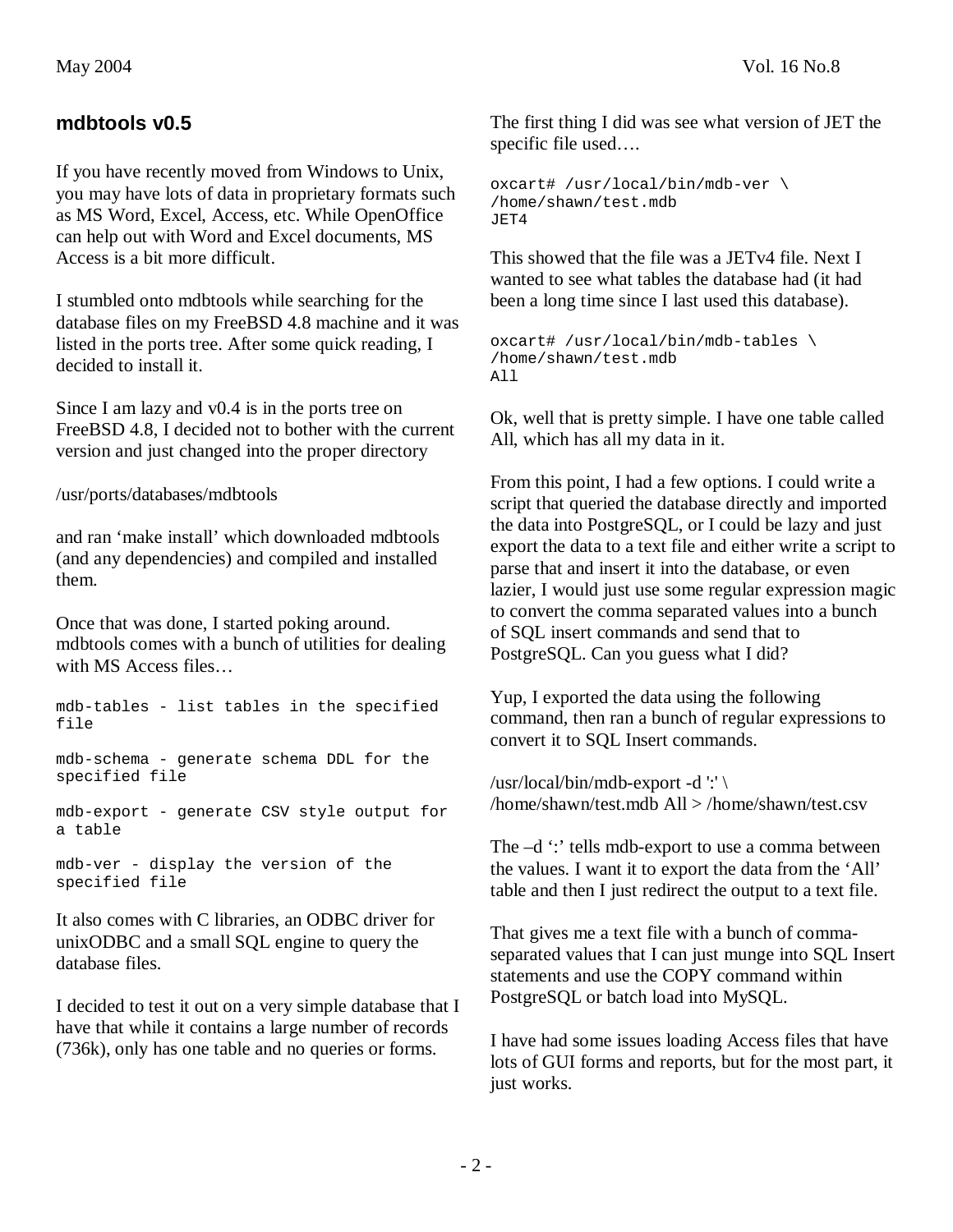#### **Review: Soekris net4501**

www.soekris.com by Shawn Wallbridge

I recently found myself needing a machine that was quite small, had no movable parts, and would be easy to update remotely. Since the machine would be running OpenBSD, I searched Google for some options.

The first machine that came up was the Soekris net4501 which is a small single board computer that has an AMD Elan (486 class processor) running at 133MHz, 64MB Ram and boots off Compact Flash, has three network interfaces (National Semiconductor chipsets), has a Mini-PCI and PCI slot (the current provided to the PCI card can rule out certain cards) and has a serial port for access to the BIOS and booting the system.

Everything I could find on the board was positive, and they specifically mention OpenBSD on the manufacturers site (the also support Linux, FreeBSD and NetBSD). So, I ordered a machine, with the case, power supply and a vpn1411 Mini-PCI crypto accelerator card (with AES support).

When the machine arrived I was surprised how small it was, I was expecting it to be small, but it is just tiny. The case is smaller than your average CD Rom drive.

You have a few options to install an operating system on it. You can use PXE to boot off the network, or you can create an image on another 'staging' machine and write it to a CF card and boot off that.

Since I have a few machines running OpenBSD, I downloaded the OpenSoekris script from http://opensoekris.sourceforge.net and used that to create a bootable image. When you run the OpenSoekris script, you are asked a bunch of questions about your environment and how you want the machine to operate. You can include configuration files and anything else you require, then it writes it out to an image, or if you have the CF card

attached to the machine, you can just write it directly. I had some problems with the image, so I would recommend hooking up the CF card directly to the machine.

Once I had written out the CF card, I plugged it into the Soekris board and powered up the machine. It booted into OpenBSD 3.4 just fine. Some files were missing, so I had to redo the image a few more times, but it is very simple and once you have the configuration on the staging machine, you can reuse it next time (OS upgrades, patches, etc).

After testing, the Soekris machine has really impressed me, the design is great, it has been really easy to set up and it has work flawlessly.

Soekris also has other small form factor boards, including the net4511 with a PC-Card slot for a WiFi card (the net4521 has two PC-Card slots), and the new net4801, which has a 586-class processor.

# **RedHat 9.0 EOL**

RedHat Inc. announced that RedHat Linux 9.0 is no longer being supported effective April  $30<sup>th</sup> 2004$ .

#### **Irish gov't says, 'No source code, no evoting'**

The Irish Government is following the recommendation of the Commission on Electronic Voting and going back to paper ballots for the June 11<sup>th</sup> election. Since there hasn't been adequate time for a code audit, they feel that the electronic voting machines that the government has purchased cannot guarantee accurate counts and secret ballots.